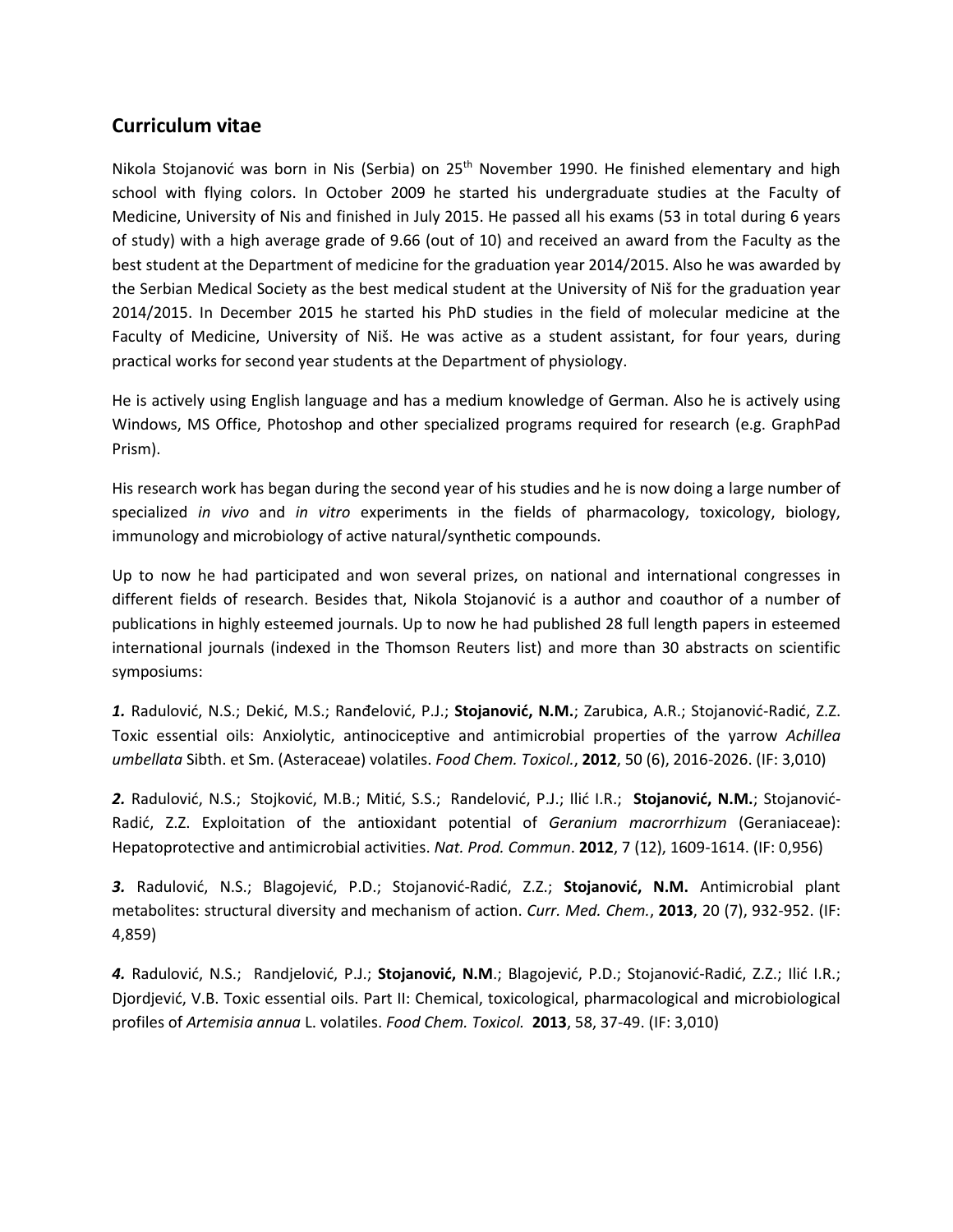*5.* Radulović, N.S.; Blagojević, P.D.; Randelović, P.J.; **Stojanović, N.M**. The Last Decade of Antinociceptive Alkaloids: Structure, Synthesis, Mechanism of Action and Prospect. *Curr. Top. Med. Chem*., **2013**, 13 (17), 2134-2170. (IF: 3,702)

*6.* Radulović, N.S.; Zlatković, D.B.; Randjelović, P.J.; **Stojanović, N.M.**; Novaković, S.B.; Akhlaghi, H. Chemistry of spices: bornyl 4-methoxybenzoate from *Ferula ovina* (Boiss.) Boiss. (Apiaceae) induces hyperalgesia in mice. *Food Funct.* **2013**, 4, 1751-1758. (IF: 2,694)

*7.* Radulović, N.S.; Jovanović, I.; Ilić, I.R.; Randjelović, P.J.; **Stojanović, N.M.**; Miltojević, A.B. Methyl and isopropyl *N*-methylanthranilates attenuate diclofenac- and ethanol-induced gastric lesions in rats. *Life Sci.* **2013**, 93 (22), 840-846. (IF: 2,555)

*8.* Radulović, N.S.; Miltojević, A.B.; Randjelović, P.J.; **Stojanović, N.M.**; Boylan, F. Effects of Methyl and Isopropyl *N*-methylanthranilates from *Choisya ternata* Kunth (Rutaceae) on Experimental Anxiety and Depression in Mice. *Phytother. Res.* **2013**, 27 (9), 1334-1338. (IF: 2,086)

*9.* Radulović, N.S.; Randjelović, P.J.; **Stojanović, N.M.**; Ilić I.R.; Miltojević, A.B. Influence of methyl and isopropyl *n*-methyl antranilates on carbon tetrachloride-induced changes in rat liver morphology and function. *FU: Phys. Chem. Technol*. **2013**, 11(1) 67-73

*10.* Radulović, N.S.; Zlatković, D.B.; Mitić, K.V.; Randjelović, P.J.; **Stojanović, N.M.**; Synthesis, spectral characterization, cytotoxicity and enzyme-inhibiting activity of new ferrocene-indole hybrids. *Polyhedron*. **2014**, 80, 134-141. (IF: 2,047)

*11.* Pejović, A.; Denić, M.S.; Stevanović, D.; Damljanović, I.; Vukićević, M.; Kostova, K.; Tavlinova-Kirilova, M.; Randjelović, P.; **Stojanović, N.M.**; Bogdanović, G.A.; Blagojević, P.; D'Hooghe, M.; Radulović, N.S. ; Vukićević, R.D. Discovery of anxiolytic 2-ferrocenyl-1,3-thiazolidin-4-ones exerting GABAA receptor interaction via the benzodiazepine-binding site. *Europ. J. Med. Chem.* **2014**, 83, 57-73. (IF: 3,342)

*12.* Radulović, N.S.; Mladenović, M.Z.; Randjelovic, P.J.; **Stojanović, N.M.**; Dekić, M.S.; Blagojević, P.D. Toxic essential oils. Part IV: The essential oil of Achillea falcata L. as a source of biologically/pharmacologically active trans-sabinyl esters. *Food Chem. Toxicol.*, **2015**, 80, 114-129. (IF: 2,610)

*13.* Radulović, N.S.; Randjelović, P.J.; **Stojanović, N.M.**; Cakić, N.D.; Bogdanović, G.A.; Živanović, A.V. Aboriginal bush foods: A major phloroglucinol from Crimson Bottlebrush flowers (Callistemon citrinus, Myrtaceae) displays strong antinociceptive and anti-inflammatory activity. *Food Res. Internat*. *Article in press*, doi:10.1016/j.foodres.2015.02.023 (IF: 3,050)

*14.* Radulović, N.S.; Randjelović, P.J.; **Stojanović, N.M.**; Ilić, I.R.; Miltojević, A.B.; Stojković M.B.; Ilić M. Effect of two esters of N-methylanthranilic acid fromRutaceae species on impaired kidney morphology and function in rats caused by CCl4. *Life Sci.* **2015**, 135, 110-117. (IF: 2,702)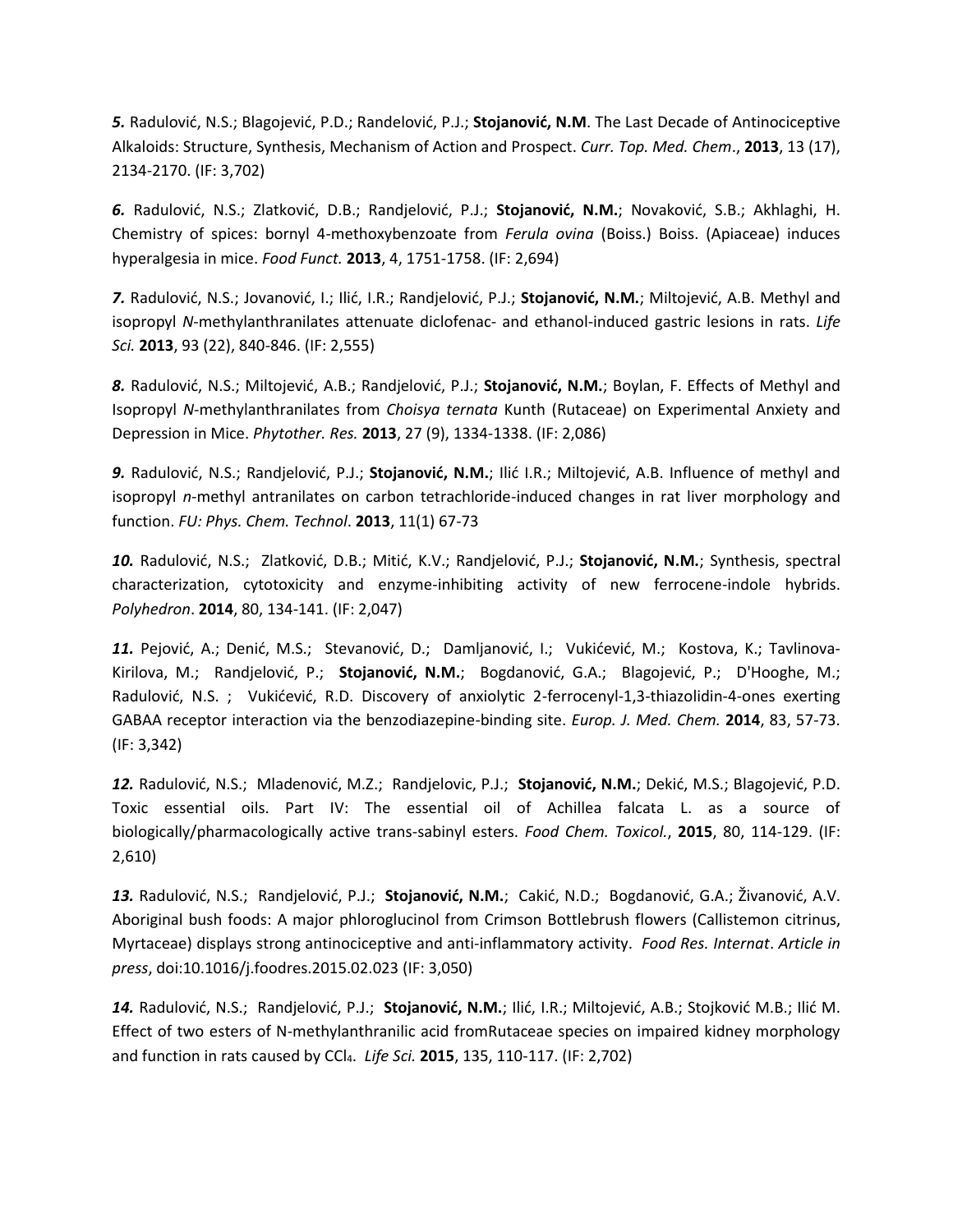*15.* Radulović, N.S.; Stojanović-Radić, Z.; Stojanović, P.; **Stojanović, N.**; Dekić, V.; Dekić, B. A small library of 4-(alkylamino)-3-nitrocoumarin derivatives with potent antimicrobial activity against gastrointestinal pathogens. *J. Serb. Chem. Soc.* **2015**, 80 (3) 315-327. (IF: 0,871)

*16.* Radulović, N.S.; Filipović, S.I.; Zlatković, D.B.; Dordević, M.R.; **Stojanović, N.M**.; Randjelović, P.J.; Mitić, K.V.; Jevtović-Stoimenov, T.M.; Randelović, V.N. Immunomodulatory pinguisane-type sesquiterpenes from the liverwort: Porella cordaeana (Porellaceae): The "new old" furanopinguisanol and its oxidation product exert mutually different effects on rat splenocytes. *RSC Advances*, **2016**, 6, 41847-41860.

*17.* Stojanović, P.; **Stojanović, N**.; Stojanović-Radić, Z.; Arsenijević, V.A.; Otašević, S.; Randjelović, P.; Radulović, N.S. Surveillance and characterization of Candida bloodstream infections in a Serbian tertiary care hospital. *J Infect Dev Ctries*. **2016**, 30;10(6), 643-656.

*18.* Stojanović-Radić, Z.; Pejčić, M.; **Stojanović, N.**; Sharifi-Rad, J.; Stanković, N. Potential of *Ocimum basilicum* L. and *Salvia officinalis* L. essential oils against biofilms of *P. aeruginosa* clinical isolates. *Cell. Mol. Biol.* **2016**, 62 (9), 27-33.

*19.* Ilić IR, **Stojanović NM**, Randjelović PJ, Mihajlović NM, Radulović NS, Ilić R. Evaluation of pathological parameters and morphometric data of desmoplastic lobular breast carcinoma. *Indian J Pathol Microbiol*. **2016**, 59, 463-468.

*20.* Ilić IR, Djordjević N, Randjelović PJ, **Stojanović NM**, Radulović NS, Ilić R. Seven-year survey of classical and pleomorphic invasive lobular breast carcinomas in women from southeastern Serbia: Differences in clinicopathological and immunohistochemical features. *JBUON.* **2016**, 21(5), 1113-1120.

*21.* **Stojanović NM**, Radulović NS, Randjelović PJ, Laketić D. Antinociceptive properties of St. John's Wort (*Hypericum perforatum*) and other Hypericum species. *Nat. Prod. Comun.* **2016**, 11(11), 1741-1747.

*22*. Dekić MS, Radulović NS, **Stojanović NM**, Randjelović PJ, Stojanović-Radić ZZ, Najman S, Stojanović S. Spasmolytic, antimicrobial and cytotoxic activities of 5-phenylpentyl isothiocyanate, a new glucosinolate autolysis product from horseradish (*Armoracia rusticana* P. Gaertn., B. Mey. & Scherb., Brassicaceae). *Food Chem*. **2017**, 232, 329-339.

*23*. Ilić IR, Petrović A, Živković VV, Randjelović PJ, **Stojanović NM**, Radulović NS, Randjelović D, Ilić RS. Immunohistochemical features of multifocal and multicentric lobular breast carcinoma. *Adv. Med. Sci.- Poland*, **2017**, 62(1), 78-82.

*24*. **Stojanović NM**, Samardžić Lj, Randjelović PJ, Radulović NS. Prevalence of self-medication practice with herbal products among non-psychotic psychiatric patients from southeastern Serbia:A crosssectional study. *Saudi Pharm. J,* **2017**, 25 (6), 884-890.

*25*. Radulović NS, Genčić M, **Stojanović NM**, Randjelović PJ, Stojanović-Radić ZZ, Stojiljković N. Toxic essential oils. Part V: Behaviour modulating and toxic properties of thujones and thujone-containing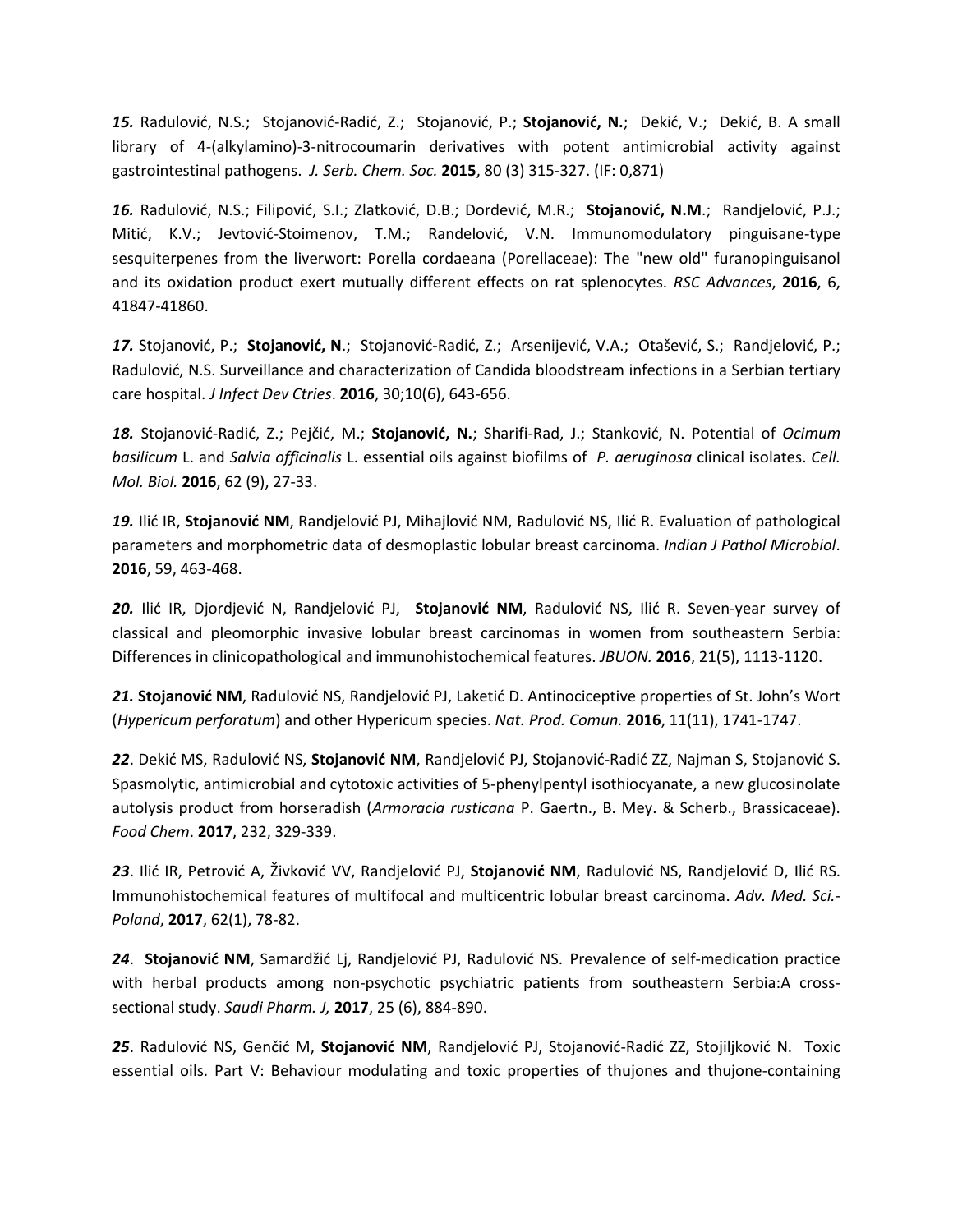essential oils of *Salvia officinalis* L., *Artemisia absinthium* L., *Thuja occidentalis* L. and *Tanacetum vulgare* L. *Food Chem. Toxicol.* **2017**, 105, 355-369.

*26*. Pavlović DR, Veljković M, **Stojanović NM**, Gočcmanac-Ignjatović M, Mihailov-Krstev T, Branković S, Sokolović D, Marčetić M, Radulović NS, Radenkovć M. iInfluence of different wild-garlic (*Allium ursinum*) extracts on the gastrointestinal system: spasmolytic, antimicrobial and antioxidant properties. *J. Pharm. Pharmacol.* **2017**, DOI

*27*. Radojkovic M, Stojanovic M, Stanojevic G, Radojkovic D, Gligorijevic J, Ilic I, **Stojanović NM**, Ischemic preconditioning vs adenosine vs prostaglandin E1 for protection against liver ischemia/reperfusion injury. *Braz. J. Med. Biol. Res.* (2017) 50(8): e6185

*28*. Radulović NS, Miltojević A, **Stojanović NM**, Randjelović PJ. Distinct urinary metabolite profiles of two pharmacologically active N-methylanthranilates: Three approaches to xenobiotic metabolite identification. *Food Chem. Toxicol.* **2017**, 109(1), 341-355.

Symposiums:

*1.* Radulović N., Dekić M., Zarubica A., **Stojanović N.** New fragranyl esters from the essential oil of *Tanacetum coccineum* (Willd.) Grieson, Poster presentation PP-A17, Book of Abstracts, 41th International Symposium on Essential Oils, September 5-8 2010, Wroclaw, Poland (poster presentation).

*2.* **Stojanović N.**, Mihajlović M., Jovanović I. Linear and angular photogrammetric analysis of the soft tissue facial profile characteristics in parents and their offspring. Oral presentation, Book of abstracts, 6th IMSCNS - International Medical Students' Congress in Novi Sad 2011, July 14-17, 2011, Novi Sad, Serbia (oral presentation).

*3.* Aleksić S., Radulović N., Ranđelović P., **Stojanović N.**, Miltojević A., Blagojević P., Milenković I. In vivo determination of hepatoprotective/hepatotoxic effects of Artemisia annua essential oil, Poster presentation, P-236 (Abstract ID 470), Book of Abstracts, 17th WONCA Europe and the College of Family Physicians 2011 Conference, September 8-11, 2011, Warsaw, Poland (poster presentation).

*4.* **Stojanović N.**, Todorovska M., Randjelović P. Effect of isopropyl *N*-methylantranilate from *Choisya ternata* on experimental anxiety and depression in mice. 7th IMSCNS - International Medical Students' Congress in Novi Sad 2012, July 19-22, 2012, Novi Sad, Serbia (oral presentation).

*5.* Aleksić S., Radulović N., **Stojanović N.**, Ranđelović P., Miltojević A., Blagojević P., Milenković I. Hepatoprotective/-toxic properties of flavoring agents: the case of the naturally occurring methyl and isopropyl *N*-methylanthranilates. P-06.26, Book of Abstracts, 18th WONCA Europe and the College of Family Physicians 2012 Conference, July 4-7, 2012, Vienna, Austria (poster presentation).

*6.* Radulović N., Miltojević A., Randjelović P., **Stojanović N.**, Boylan F. Effects of methyl and isopropyl *N*methylanthranilates from the essential oil of from the *Choisya ternata* Kunth (Rutaceae) on experimental anxiety and depression in mice. PP-A039, Book of Abstracts, 43th International Symposium on Essential Oils, September 5-8 2012, Lisbon, Portugal (poster presentation).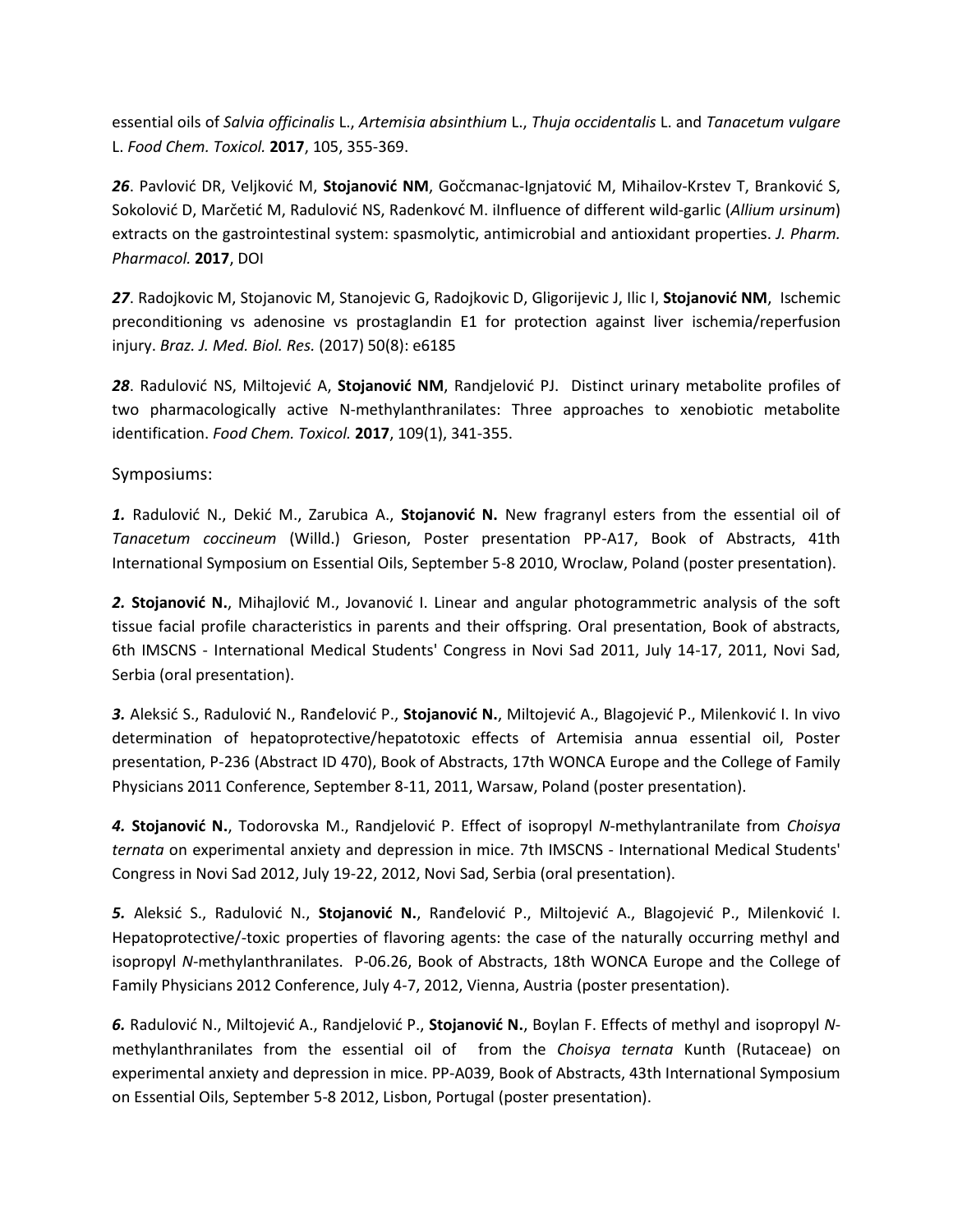*7.* Radulović, N.S.; Zlatković, D.B.; Randjelović, P.J.; **Stojanović, N.M.**, Akhlaghi, H. Chemical compostition and antinociceptive properties of the essential oil of *Ferula ovina* (Umbelliferae). PP-A033, Book of Abstracts, 43th International Symposium on Essential Oils, September 5-8 2012, Lisbon, Portugal (poster presentation).

*8.* **Stojanović N.**, Todorovska M., Randjelović P. Anksiolitičko dejstvo etarkog ulja *Achilea umbellata* i odabranih sastojaka tog ulja. Knjiga sažetaka, 54 Kongres studenata biomedicinskih nauka Srbije sa internacionalnim učešćem. 28 April-2 Maj 2013, Kopaonik, Srbija (oral presentation).

*9.* Todorovska M., **Stojanović N**.**M**., Antunović M. Izrada i ispitivanje cefuroksim natrijum injekcija za intraokularnu primenu. Knjiga sažetaka, 54 Kongres studenata biomedicinskih nauka Srbije sa internacionalnim učešćem. 28 April-2 Maj 2013, Kopaonik, Srbija (oral presentation).

*10.* Banković S., Milosavljević A., **Stojanović N.**, Stojanović P. Značaj primene procedure alkoholnog šoka u kultivisanju *Clostridium difficile* iz uzoraka stolice. Knjiga sažetaka, 54 Kongres studenata biomedicinskih nauka Srbije sa internacionalnim učešćem. 28 April-2 Maj 2013, Kopaonik, Srbija (oral presentation).

**11.** Rajković J., Šorgić D., Djordjević Lj., Joković N., Ilić B., Miladinović D., **Stojanović N.**, Mihajilov-Krstev N. Acute oral toxicity of Artemisa absintium essential oil on female BALB/c mice. 11th Symposium on the flora of southeastern Serbia and neighbouring regions, Vlasina lake 13-16 june 2013 (page 76) (poster presentation).

*12.* **Stojanović N.**, Radulović N., Randjelović P. Antinociceptive activity of Amorpha fruticosa L. (Fabaceae) essential oil. 11th Symposium on the flora of southeastern Serbia and neighbouring regions, Vlasina lake 13-16 june 2013 (page 107) (poster presentation).

*13.* **Stojanović N.**, Todorovska M., Randjelović P., Jovanović I. Effect of ternanthranin on gastric ulcerations induced by diclofenac. 8th IMSCNS - International Medical Students' Congress in Novi Sad 2013, July 18-21, 2013, Novi Sad, Serbia (oral presentation).

*14.* Todorovska M., **Stojanović N**.**M**., Antunović M. New technologies in administration of cefuroxime sodium. 8th IMSCNS - International Medical Students' Congress in Novi Sad 2013, July 18-21, 2013, Novi Sad, Serbia (oral presentation).

*15* Banković S., **Stojanović N.**, Živković M., Stojanović P. The importance of alchohol shock procedure application in cultivation of Clostridium difficile from stool samples. 8th IMSCNS - International Medical Students' Congress in Novi Sad 2013, July 18-21, 2013, Novi Sad, Serbia (oral presentation).

*16.* Banković S., Milosavljević A., **Stojanović N.**, Jovanović D. Mogućnost primene PAS metode bojenja u dijagnostici gljivičnih infekcija dlanova i tabana. Knjiga sažetaka, 55 Kongres studenata biomedicinskih nauka. 26-30 April 2014, Vrnjačka Banja, Srbija (oral presentation).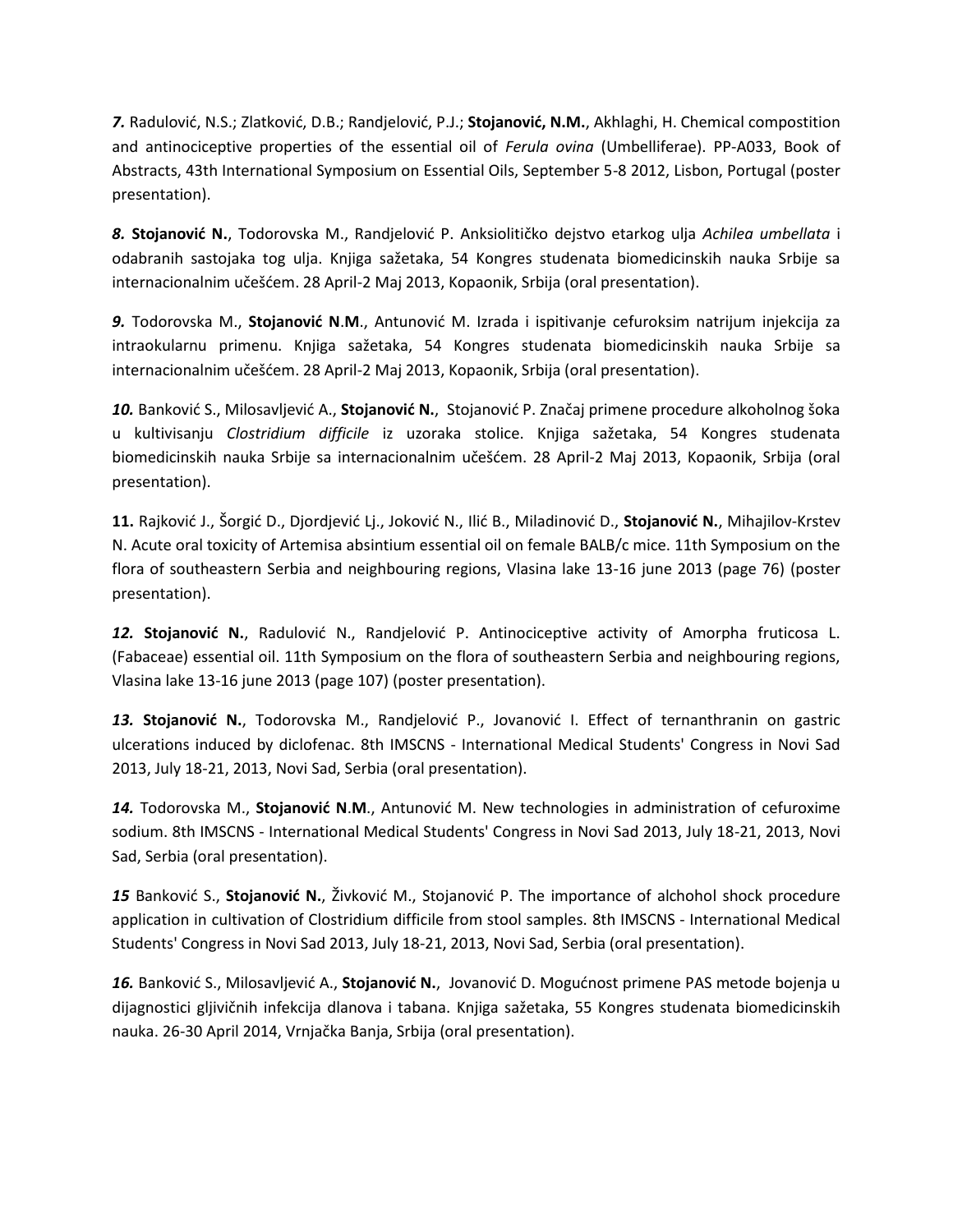*17.* **Stojanović N.**, Todorovska M., Randjelović P. Hiperalgezija izazvana bornil-4-metoksibenzoatom kod miševa. Knjiga sažetaka, 55 Kongres studenata biomedicinskih nauka. 26-30 April 2014, Vrnjačka Banja, Srbija (oral presentation).

*18.* Mihajlović M., **Stojanović N.**, Banković S., Randjelović P. Morfološke, mikroskopske i makroskopske promene sluzokože želudca pacova izazvane etanolom i diklofenakom. Knjiga sažetaka, 55 Kongres studenata biomedicinskih nauka. 26-30 April 2014, Vrnjačka Banja, Srbija (oral presentation).

*19.* Todorovska M., **Stojanović N**.**M**., Stošić J., Antunović M. Izrada i kontrola kvaliteta rastvora za perfuziju i prezervaciju organa pri transplantaciji. Knjiga sažetaka, 55 Kongres studenata biomedicinskih nauka. 26-30 April 2014, Vrnjačka Banja, Srbija (oral presentation).

*20.* Radulović N., Stojanović-Radić ZZ, **Stojanović NM**, Đorđević M. Antimicrobial activity of the essential oil of Heracleum sphondylium L. (Apiaceae): synergistic interactions of individual constituents, cell membrane damaging and antibiofilm activities. 45th International Symposium on Essential Oils, ISEO2014; Istanbul, Turkey (poster presentation).

*21.* Radulović N., Dekić MS, Randjelović PJ, **Stojanović NM**, Stojanović-Radić ZZ. Spasmolytic and antimicrobial activity of 5-phenylpentyl isothiocyanate, a new glucosinolate autolysis product from horseradish (Armoracia rusticana P. Gaertn., B. Mey. & Scherb., Brassicaceae). 45th International Symposium on Essential Oils, ISEO2014; Istanbul, Turkey (poster presentation).

*22.* **Stojanović NM,** Radulović N., Blagojević PD, Ranđelović PJ, Mitić K, Miltojević AB. Polypharmacological properties of Choisya ternata Kunth essential oil constituents. Esters of N- methyl anthranilic acid - a new panacea?. 45th International Symposium on Essential Oils, ISEO2014; Istanbul, Turkey (poster presentation).

*23.* Radulović N. Randjelovic PJ, Jovanovic ID, Ilic IR, Miltojevic AB, Randjelovic T, **Stojanović N**. Alkaloids from the essential oil of Choisya ternata attenuate diclofenac- and ethanol-induced gastric lesions in rats. 45th International Symposium on Essential Oils, ISEO2014; Istanbul, Turkey (poster presentation).

*24.* **Stojanović N**., Radulović N., Denić MS, Ranđelović PJ, Stojanović-Radić ZZ. Toxicity of thujone and thujone-containing medicinal plants? The case of Salvia officinalis, Artemisia absinthium, Thuja occidentalis and Tanacetum vulgare essential oils. 45th International Symposium on Essential Oils, ISEO2014; Istanbul, Turkey (oral presentation).

*25.* Radulović N. Randjelović PJ, Mladenović MZ, **Stojanović NM**, Dekić MS. Biologically active transsabinol esters from the essential oil of Achillea falcata L. (Asteraceae). 45th International Symposium on Essential Oils, ISEO2014; Istanbul, Turkey (poster presentation).

*26.* **Stojanović N**., Ranđelović PJ. Efekat etarksih ulja koja sadrže tujon na eksperimentalno izazvanu anksioznost kod pacova. Knjiga sažetaka, 56 Kongres studenata biomedicinskih nauka Srbije sa internacionalnim učešćem. 24-28 April 2015, Vrnjačka Banja, Srbija (oral presentation).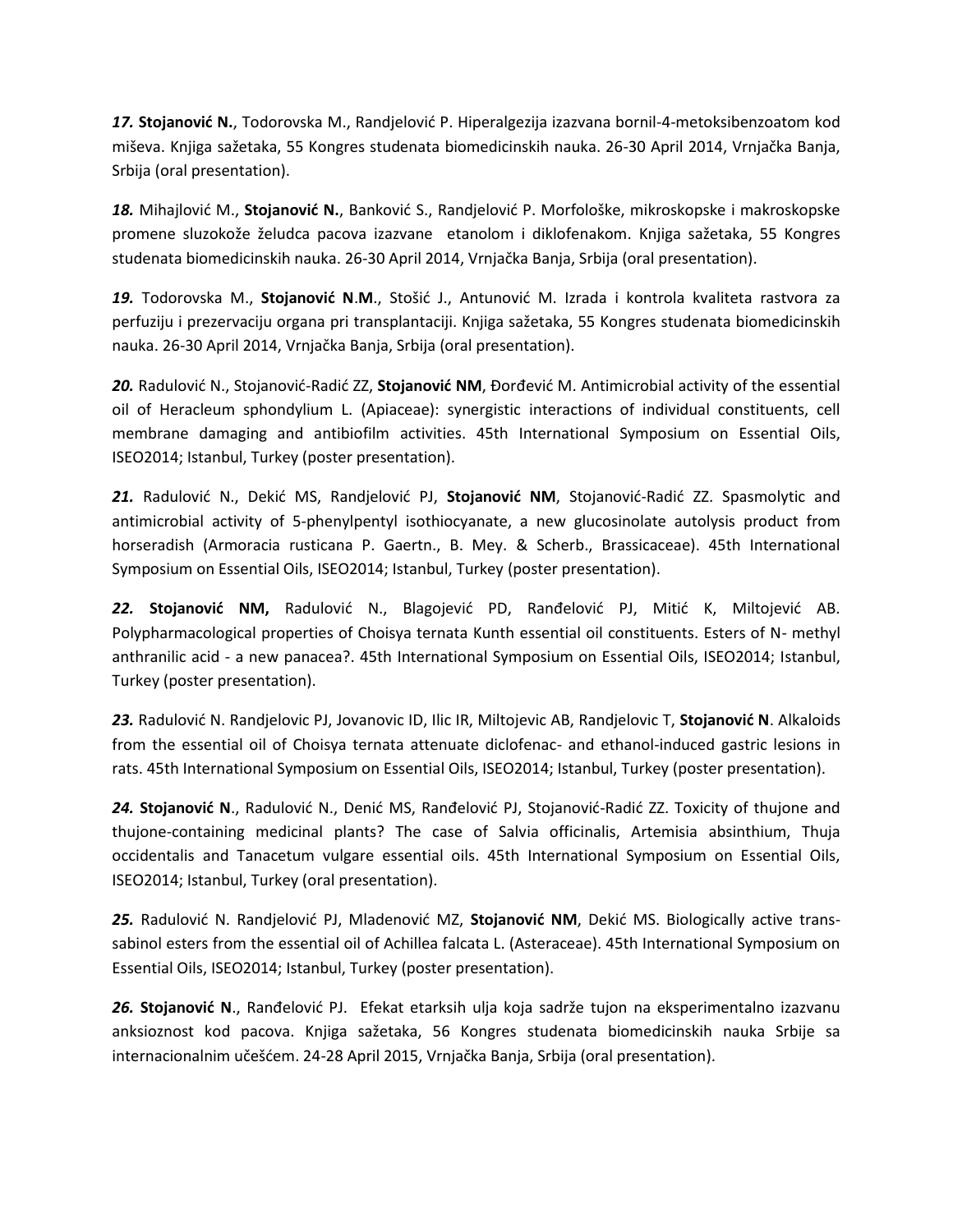*27.* Mihajlović M., **Stojanović N.**, Marjanović D., Ilić I. Morfološke i imunohistohemijske karakteristike dezmoplastičnih lobularnih karcinoma dojke. Knjiga sažetaka, 56 Kongres studenata biomedicinskih nauka Srbije sa internacionalnim učešćem. 24-28 April 2015, Vrnjačka Banja, Srbija (oral presentation).

*28.* **Stojanović N**., Ranđelović PJ., Živković M., Nešić M., Genčić M., Radulović N. Influence of Hypericum perforatum essential oil on the mice central nervous system. 46th International Symposium on Essential Oils, 13-19 September, 2015. Lublin, Poland (poster presentation).

*29.* **Stojanović N.**, Radulović N., Randjelović P., Djordjević M. Antinociceptive activity of Amorpha fruticosa L. (Fabaceae) essential oil. 46th International Symposium on Essential Oils, 13-19 September, 2015. Lublin, Poland (poster presentation).

30. Stojanović N., Radulović N., Ranđelović PJ, Genčić MS. Effects of thujones and thujone-containing essential oils on rat central nervous system. 2<sup>nd</sup> International conference on natural products utilization: from plants to pharmacy shelf. 14-17 October, 2015. Plovdiv, Bulgaria (poster presentation).

*31.* **Stojanović NM,** Radulović N., Ranđelović PJ, Ilić I, Miltojević AB, Mitić K, Krstić V, Blagojević PD. Effects of methyl and isopropyl *N*-methylanthranilates from C*hosiya ternata* Kunth (Rutaceae) in rat models of different diseases. 2<sup>nd</sup> International conference on natural products utilization: from plants to pharmacy shelf. 14-17 October, 2015. Plovdiv, Bulgaria (poster presentation).

*32.* Radulović N. Mladenović MZ, Randjelović PJ, **Stojanović NM**, Dekić MS, Blagojević PD. Something old, something new: bioactive *trans*-sabinyl esters from *Achillea falcata* L. (Asteraceae). 2nd International conference on natural products utilization: from plants to pharmacy shelf. 14-17 October, 2015. Plovdiv, Bulgaria (oral presentation).

*33.* Radulović N.; Krstić, M.; **Stojanović N.M**.; Randelović, P.J.; Cytotoxicity of octyl esters from the essential oil of *Tordylium maximum* L. (Apiaceae) towards rat peritoneal macrophages. Page-129, 47th International Symposium on Essential Oils, ISEO2016; 11-14 Sept 2016, Nice, France (poster presentation).

*34.* **Stojanović NM**, Randjelović PJ, Ilić IR, Mladenović MZ, Radulović NS. The first report on the acute toxicity of the highly valued essential oil of lemon balm (*Melissa officinalis* L.,Lamiaceae) in female BALB/c mice. Page-18, 47th International Symposium on Essential Oils, ISEO2016; 11-14 Sept 2016, Nice, France (oral presentation).

*35.* Ilić IR, **Stojanović NM**, Randjelović PJ, Miltojević AB, Ilić M, Živković V, Ilić R, Radulović NS. Effects of two volatile esters of N-methylanthranilic acid in CCl4-induced acute nephrotoxicity rat model. Page-83, 47th International Symposium on Essential Oils, ISEO2016; 11-14 Sept 2016, Nice, France (poster presentation).

*36.* **Stojanović NM**, Radulović NS, Filipović SI, Zlatković D, Djordjević M, Randjelović PJ, Mitić KV, Jevtović-Stoimenov T, Randjelovič V. Immunomodulatory activity of pinguisane-type sesquiterpenes from the essential oil of the liverwort Porella cordaeana (Hub.) Moore (Porellaceae). Page-129, 47th